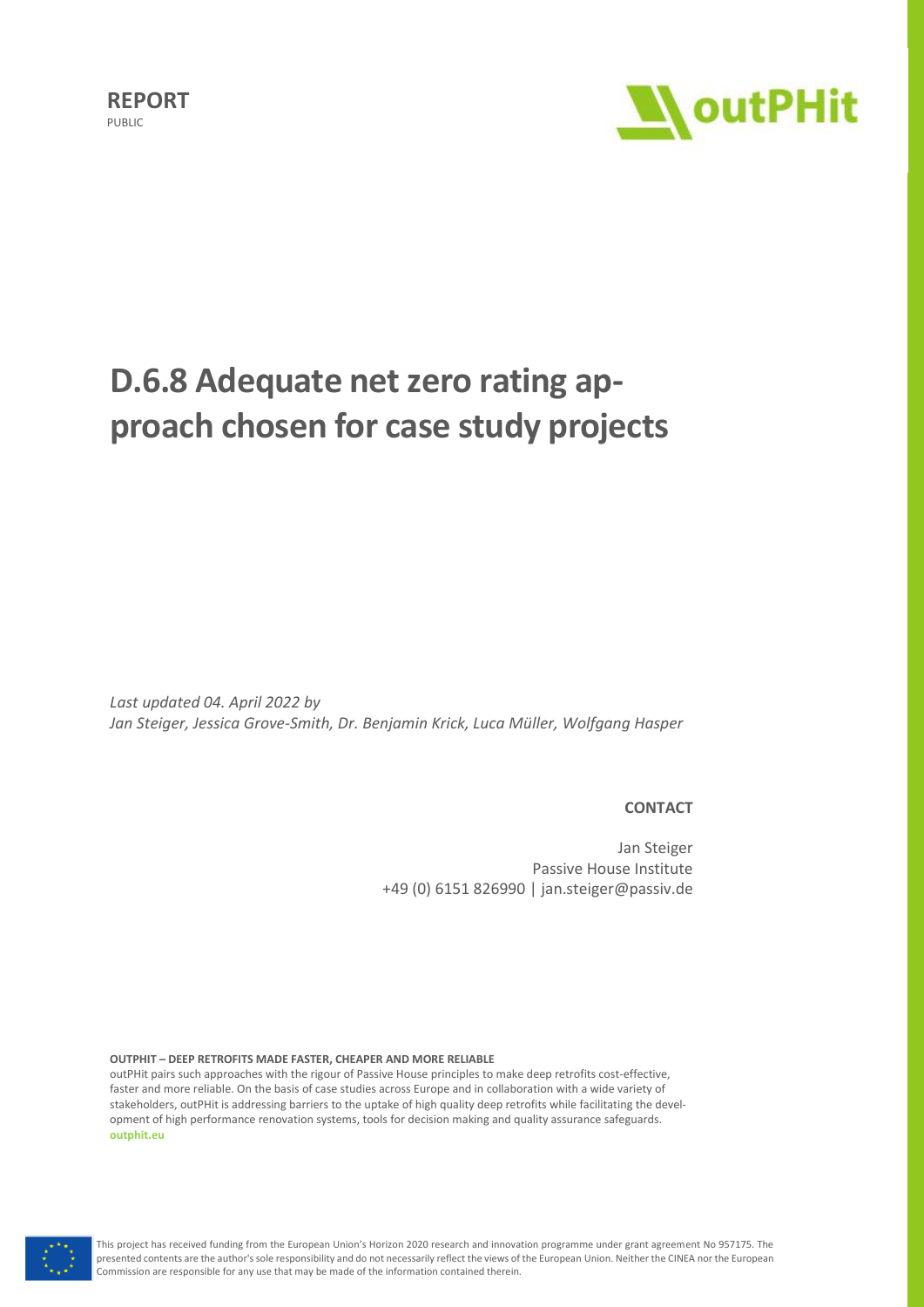## **SUMMARY**

The outPHit project aims to support building owners and housing companies in performing reliable, quicker and more cost-effective deep retrofits. One element within this scope is a reliable and robust assessment of building concepts with regard to carbon emissions and the transition to renewable energy sources.

Often various flavours of "net-zero" concepts are discussed. Many times the definition remains fuzzy. Most suggestions relate to carbon emissions or annual balance of energy use and renewable energy yield of a renewable energy sources (RES) system on site. This approach generally has two major weaknesses:

For one, the energy use is not capped, meaning, that energy efficiency is not directly stipulated. It may or may not come into play indirectly but the annual turnover is effectively unlimited. This neglects the fact that the renewable energy (RE) potential is indeed constrained by natural limitations in available land. Since the energy transition is desired for the entire society and economy energy efficiency targets are indispensable to achieve the energy transition within the natural boundaries and economic constraints.

The other weakness relates to the two-fold temporal mismatch of abundant RES availability in the summer and reduced availability in the winter, due to reduced PV yield in this period, which is met by an increased energy demand in the winter due to space heating, particularly for inefficient buildings. The simple annual balance of e.g. PV yield and annual electricity usage is misleading as long as energy losses that are incurred in the processes involved to transfer electrical energy in time are not taken into account.

In order to establish a robust approach to guide design choices the Passive House Institute has developed the Primary Energy Renewable (PER) system. This system assumes the energy transition as accomplished and can thereby rate a building's performance within a 100% RES scenario by way of weighting factors for energy use sectors. It makes the central assumption that electrical energy is the main primary energy available. The factors are derived from the proportions of immediate electricity use, required short-term storage (and its associated losses) as well as long-term, seasonal storage requirements (and its associated losses) as they can be expected for typical energy uses such as domestic hot water preparation, household electricity, space heating or space cooling.

In combination with a focus on energy efficiency such as inherent to the Passive House / EnerPHit schemes, a truly sustainable and robust solution can be identified, that will perform very well in today's energy system while being 100 % ready for the all-renewable future.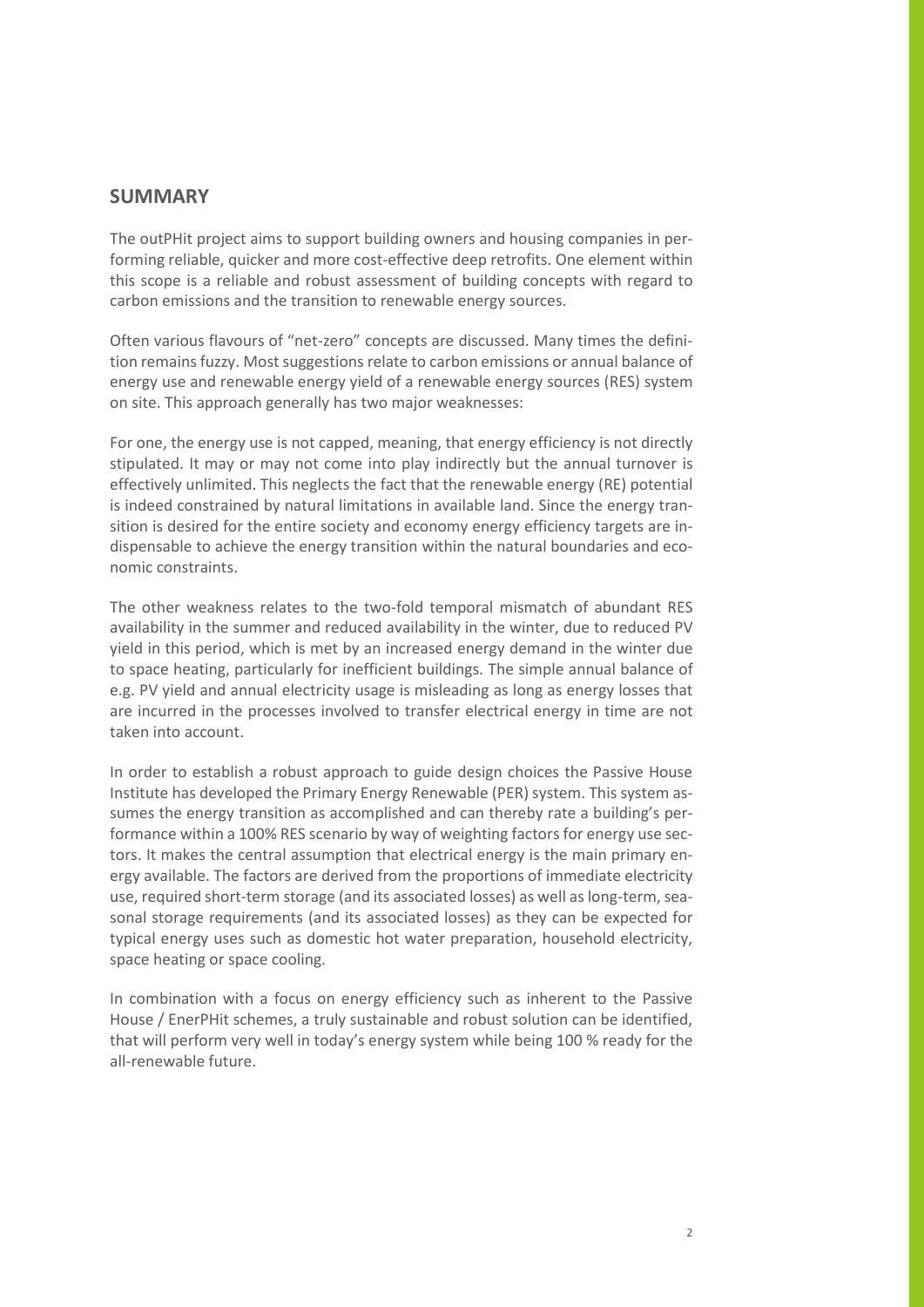# **INTRODUCTION**

The transformation of the building stock towards a sustainable scenario for the future has many analogies to forestry: Sustainability originated there and means to think ahead for large periods of time and anticipate slow, but sure, developments. The central requirement is to plant today what is desired to be harvested two centuries later. Trees take many generations to grow and, similarly, buildings are very longlived goods. Any changes in the building stock take place only very slowly, much investment is involved and much inertia needs to be overcome. This makes it even more important to design today what we would like the building stock to be in the desired future.

As far as retrofits are concerned there is another important aspect. Common sense dictates that any building refurbished now will not be refurbished again within the next five to ten decades. A zero fossil carbon economy is desired approximately for the year 2050, which is only some 25 years ahead. Hence, all refurbishments today must be optimised to perform well within the desired scenario of the future as there will not be an opportunity to alter them again.

In the future, the building stock shall be used sustainably. While this has some implications on building materials (see the outPHit deliverable D.4.3), the dominant factor is energy use. For a sustainable future, energy must be provided without carbon emissions and other hazardous substances.

However, renewable energy has another analogy to agriculture: It is available only in low density, spread across the country. As its potential is tied to the land on which it is harvested and the land is a finite commodity the renewable energy potential is also limited.

A discussion of different rating mechanisms of "net zero", settling on an adequate vardstick for the outPHit demonstration projects is required early on, in order to make informed and targeted design choices. A systematic disadvantage for apartment blocks with regard to single family homes must also be avoided, but is frequently implied in balancing PV yields from the available roof area with the gross electrical consumption. This naïve proportion is always more favourable in the case of low density structures while higher density structures (avoiding extremes such as skyscrapers) in fact offer great advantages in the use of resources of all kinds (land, heating energy, embodied carbon, public infrastructure, most times also energy spent on mobility, the viability of public transport, and more).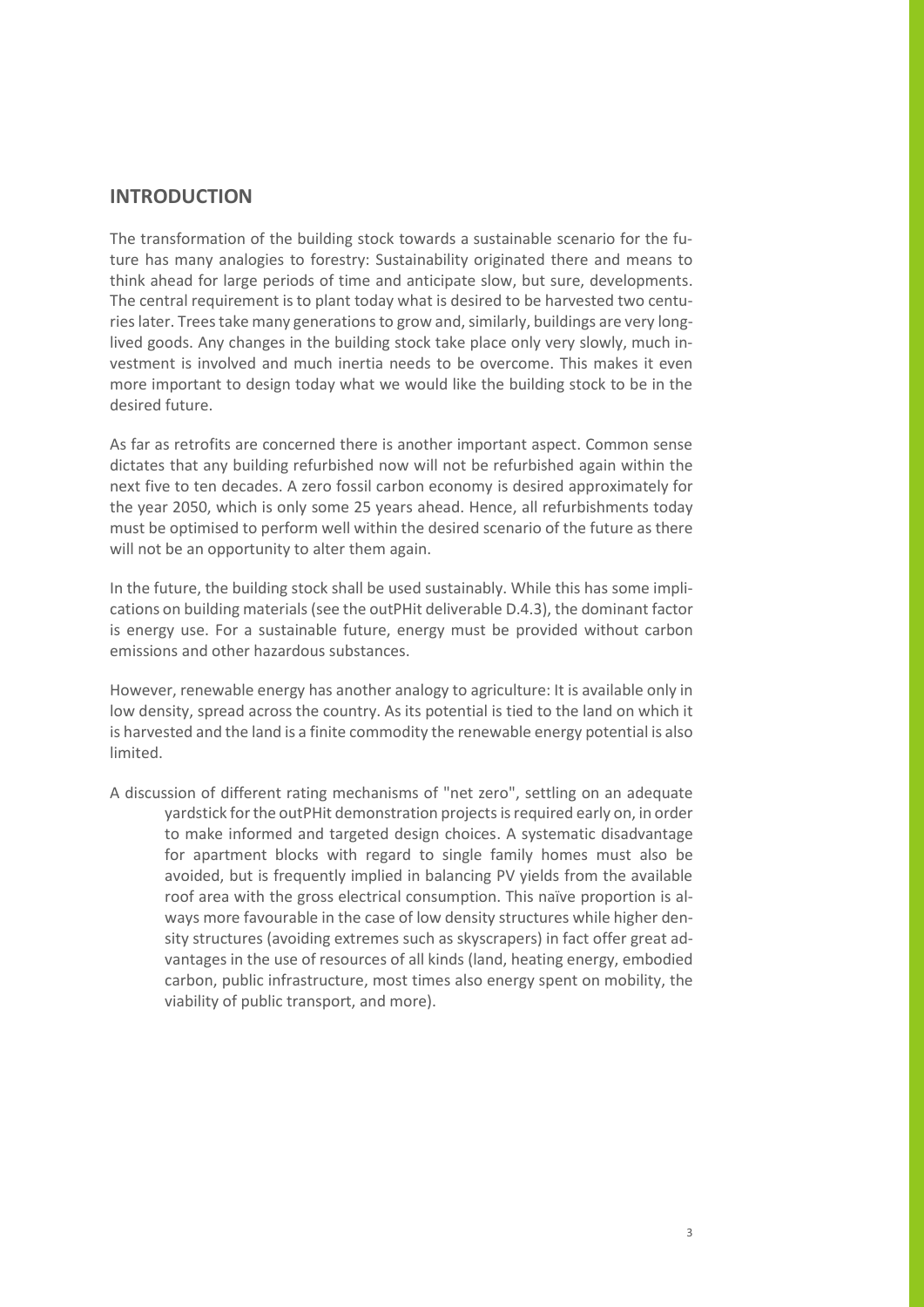## **NET ZERO**

In the past ten years various concepts have been proposed to achieve sustainability in buildings via different "net-zero" approaches. The use of buildings will invariably be tied to energy use in the 21<sup>st</sup> century, so a "zero energy use" scenario is ruled out from the beginning. The following paragraph tries a summarising overview of the "net zero x" approaches and discusses the most relevant pro's and con'srespectively.

As a background to this discussion a brief description of the emerging future energy system shall be given first. Necessarily this will remain a very rough sketch and only a crystal ball could reveal any detail. It will, however, suffice to illustrate a few elemental dispositions that will characterise the situation with high probability, as they are rooted in physics and climate of the earth.

It is widely accepted that mitigating climate change requires to phase out fossil fuels quickly and to replace them with energy from renewable energy sources (RES). If nuclear energy is ruled out for its inherent catastrophic risks, nuclear weapons proliferation aspects, unclear long-term nuclear waste storage and cost any sustainable energy system of the future will thus be based on 100 % renewable energy (RE).

The availability of biomass is very limited and also competes with agricultural production for higher valued applications. It can only contribute a small fraction of the energy requirements in Europe, but has the natural benefit of being storable, which destines it for usage at times with low availability of other forms of renewable energy (dark calm in the winter). But it will also be much in demand as a chemical raw material or base for synthetic fuels of high energy density, as are required for airplanes and ships, which leaves even less potential for the building sector.

Hence, the primary energy of the future will be electricity from RES, mainly wind and photovoltaics(PV). Wind has slightly lower potential in the summer due to increased turbulence of the atmosphere at low heights above ground level. This is more than offset if enough PV capacity is installed (e.g. ~50/50). Combined, both sources can provide much power from spring to autumn. Pumped storage and batteries can be used to handle fluctuations on time scales of hours or days, transnational grid coupling helps in levelling regional fluctuations in the first place. In the winter, however, the PV potential in Europe is greatly reduced. A slightly increased wind power production cannot nearly offset this unless an uneconomic amount of wind power capacity were to be installed. The availability of suitable land limits the wind power capacity potential.

As a result, a structurally decreased availability of RE meets a structurally increased energy demand, caused by space heating requirements, in the winter. This challenge can be overcome by seasonal energy storage, transferring some of the summer's abundance of energy into the winter. Such seasonal energy storage can only be accomplished in chemical form, e.g. by electrolysis of water and storage of hydrogen or any derived compounds. These can then be re-converted into electricity at a later date, by fuel cells or thermal power plants. Waste heat from these processes can be useful, more heat can be generated from electrical power leveraged by heat pumps.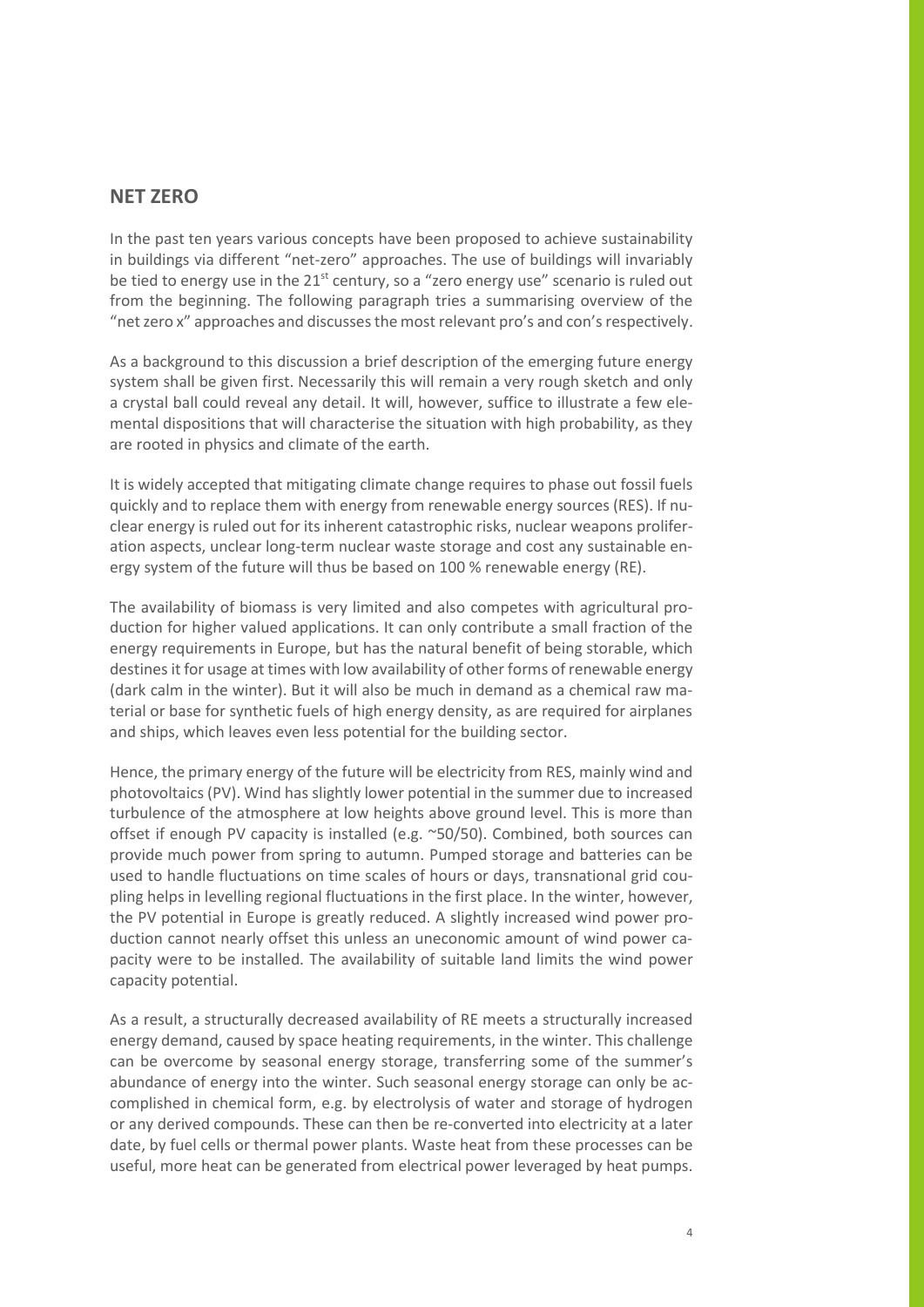While these processes are readily available and the engineering behind them poses no material challenges they are characterised by a low roundtrip efficiency. Moreover, the installed capacity for power generation from seasonally stored energy carriers must be designed to deliver nearly the total grid load in the case of a dark calm but will operate at full load only for very short times. This is a substantial economic challenge.

As a result providing power at all times in the winter will require a substantially greater effort than in the summer or in the current situation. In a market based economy this will eventually articulate as a higher price for energy in the winter.

The above scenario suggests three obvious demands:

- 1. Use little energy in the winter: Avoid space heating demand as much as reasonably possible.
- 2. Use little power in the winter: Avoid spiking peak loads in order to limit the economically challenging backup power requirement from seasonal storage.
- 3. Keep the power grid stable and to keep the grid-build-up at a manageable level.

Rating concepts for the sustainability of buildings should not conflict with these demands and, despite all imponderabilities regarding the future, reliably steer today's design choices into the right direction.

Now we can start our little tour of the two major net zero concepts.

#### **Net zero carbon**

Claim: The world is challenged by a carbon problem, not an energy problem. Let's make carbon emissions the primary yardstick. Different forms of energy can be combined into a single figure representation by multiplication with their respective carbon emission factors before summing up.

Pro: Indeed climate change is driven mainly by carbon emissions and reducing or eliminating these as quickly and thoroughly as practically possible is of greatest importance.

Con: The approach will probably lead to the dangerous interpretation that substituting carbon-emitting ways of energy supply by carbon-neutral ways could lead to the desired goal, neglecting the limited availability of RE both spatially and temporally. The world does have an energy problem as well.

Discussion: If no other robust criteria are employed the net zero carbon approach will violate both demands of the future energy system. It does not limit energy or power use at any time of the year and thus fails to provide guidance towards the desired goal. Net zero carbon alone is clearly insufficient.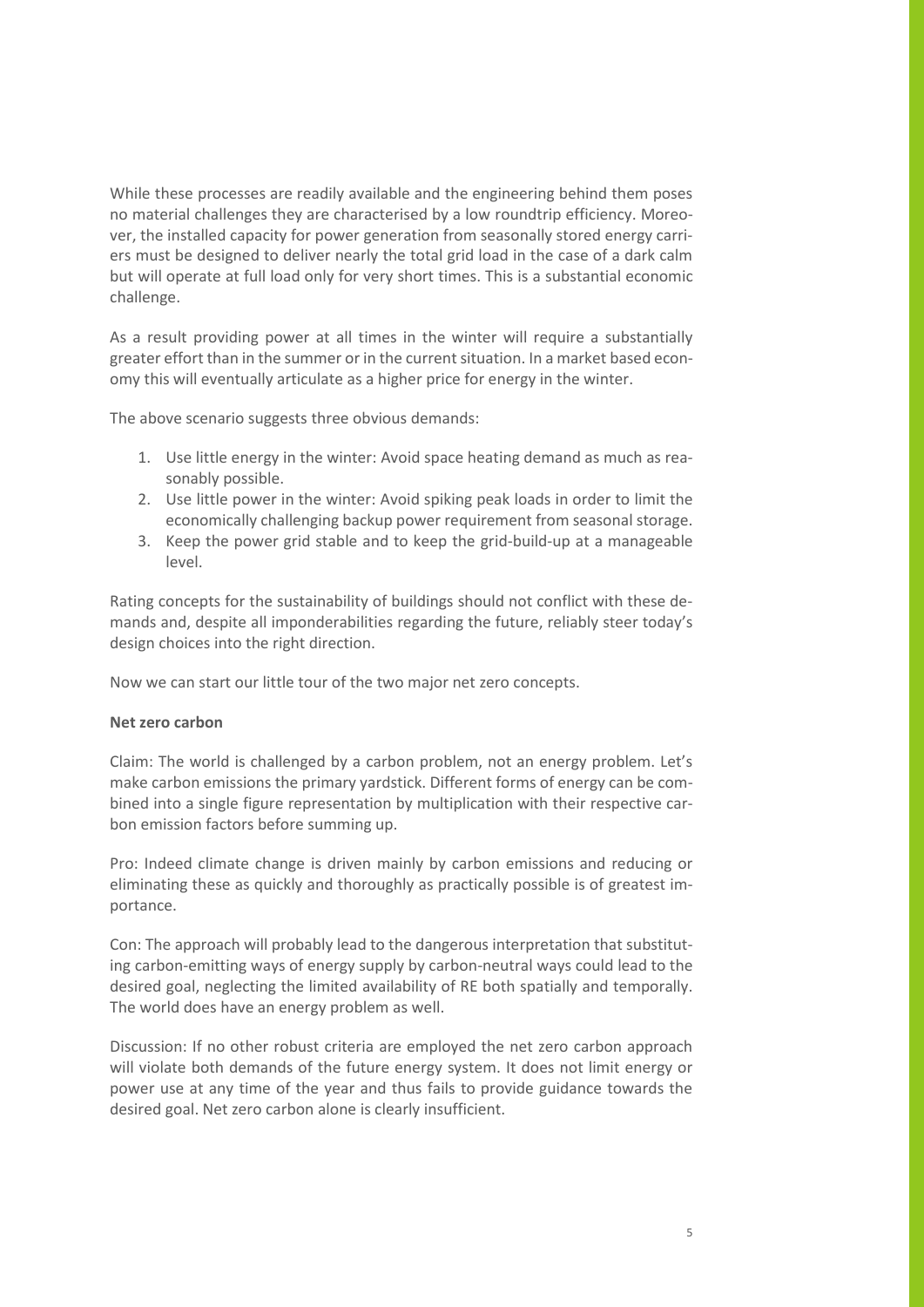Moreover, the "net" can even allow residual fossil carbon emissions combined with offsetting schemes, an approach that is frequently criticized as inconsequent and dubious.

Zero carbon may have its merits as an additional criterion on top of any approach that meets both future energy system demands.

#### **Net zero energy**

Claim: The building produces as much or even more renewable energy as it consumes. A primary energy factor for generated and consumed energy can make both comparable.

Pro: Buildings occupy land and instead of using new land for RES it should be preferred to integrate RE capacity in buildings. As a regular measure it can help build the RES capacity the all-renewable energy system requires.

Con: It is not sound to balance summer energy abundance with winter energy requirements without taking the (seasonal) storage losses into account. These introduce an additional factor greater than 1 by which the summer generation must exceed the winter demand. Further, the grid must absorb great quantities of energy in the summer and provide great quantities of energy and power in the winter.

Discussion: If no other robust criteria are employed the net zero energy approach will violate both demands of the future energy system. The approach is at risk to offload its interaction with a future 100 % renewable energy system at the cost of the public spending on the seasonal energy storage and backup power system. Moreover, the approach favours low density forms of living that have severe disadvantages in terms of construction and land cost, urbanism, induced traffic, infrastructure investments etc. Factors for the rating of (non-renewable) primary energy lose their value as they require ever more frequent adjustments in a changing energy system. Within a 100 % renewable energy scenario they assume the value of zero and lose all of their guiding value. Net zero energy alone is clearly insufficient.

Net zero energy may have its merits as an additional criterion on top of any approach that meets both future energy system demands. A mechanism to avoid the preference for low-density structures must be devised in order to not stimulate a false optimisation.

### **100% RENEWABLE ENERGY**

100% renewable energy is what is needed for the future. Some engineering advances will certainly be made, but the laws of physics and chemistry will always apply. This defines the framework for any possible solutions towards the energy system of the future. It will be safe to assume existing technology and not depend on developments that may or may not materialise.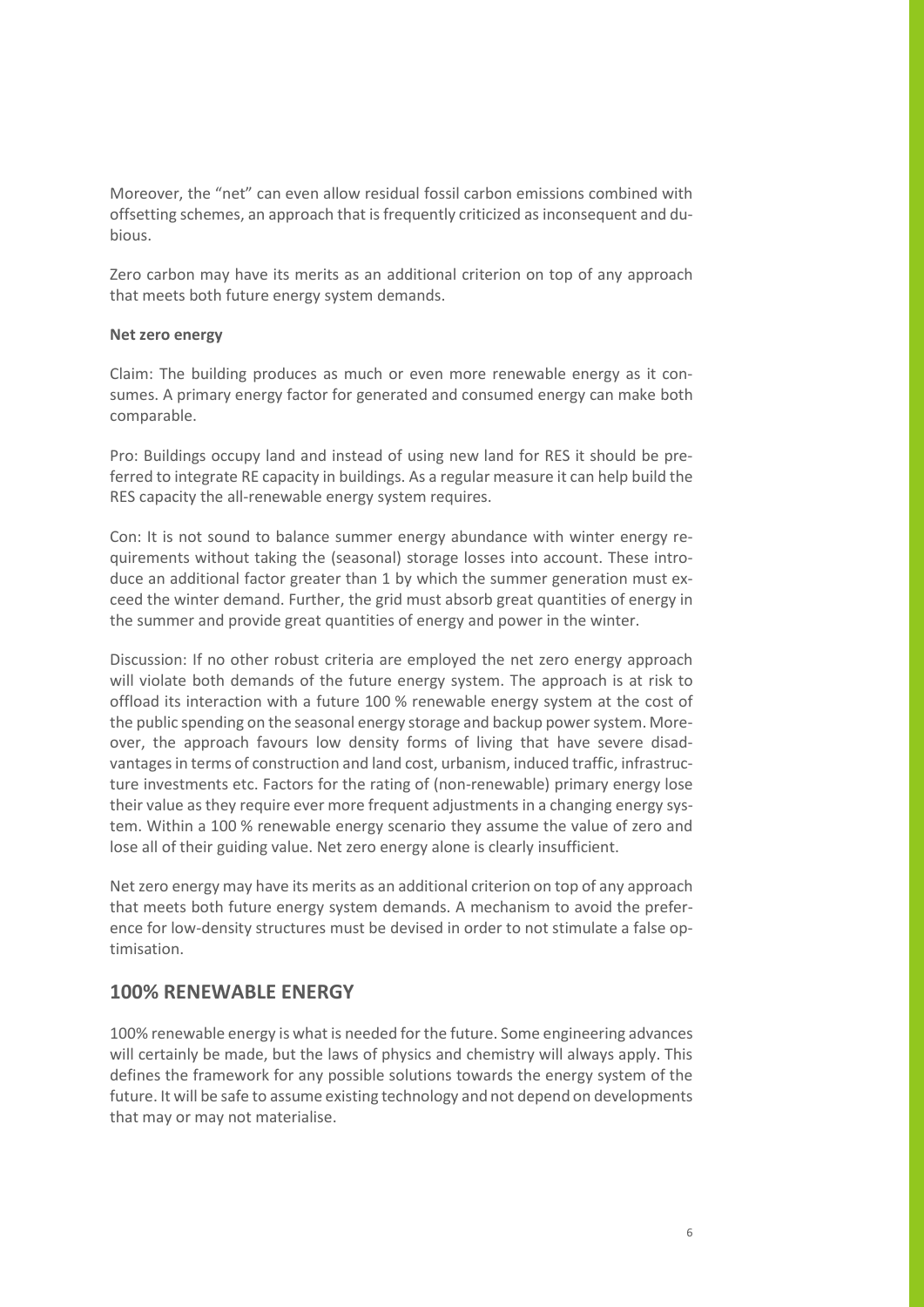One obvious element is the limited availability of land. Current discussions on wind turbine installations highlight this already. Much increase can still be made, but renewable energy will never be boundlessly available. What is more, it is naturally subject to short-term and seasonal fluctuations.

## **STORAGE REQUIREMENTS AND STORAGE LOSSES**

Depending on the time scale different storage mechanisms come into consideration. For short-term storage ranging from a few hours to a few days concrete examples exist in the (mechanical) form of pumped storage (hydro and pressurised air). As pumped hydro storage depends on suitable terrain some research efforts are made to further develop the concept using underground cavities in combination with surface pools or subsea artificial cavities and sea water. Pressurised air storage would benefit thermodynamic optimisation if the compression heat were stored and reused upon expansion. Liquefied air storage is another flavour that does not depend on any geological conditions, but also poses the challenge of heat storage; it is very compact as the phase change from gaseous to liquid increases the density immensely but heat storage is the critical bottleneck for reasonable efficiency. The technologies in this field have essentially been well known for decades.

Battery storage is only emerging as a large scale grid stabilising component but many field tests are being made. The electrification of the transport sector will provide an ample supply of aged, but still useful, battery cells for stationary use. Further, exotic battery technologies such as redox-flow might prove useful in this field - total cost will be the critical factor. Battery storage does not depend on any topographical features and has no moving parts. It can be easily controlled by computers and reacts instantaneously. The technology is well known and will benefit from the determined research done for electric vehicles that have just seen their breakthrough.

For both short-term storage routes, however, losses cannot be avoided. Mechanical friction and electric resistance convert some of the energy into low-temperature heat that is no longer useful for technical purposes. This happens twice, at taking in as well as at reconversion to electricity. A safe assumption will be a round-trip efficiency of 70 %. As a result electricity via this path will be about one and a half times as expensive as electricity directly consumed at the time of harvesting. Since a major part of the electricity will still be available directly, short-term storage might be factored into a combined costing scheme.

Some storage capacity can also be activated in the form of heat in domestic hot water cylinders and building structures, and can be assumed as 95 % and 90 % efficient respectively: Excess electricity may be spent to heat up these capacities (using heat pumps) in order to avoid electric consumption at a later time with reduced availability of energy.

Long-term storage of electrical energy is economically viable only if converted to a storable chemical energy carrier. Electrolysis of water to hydrogen suggests itself as the basic process, the product might be further synthesised into more convenient compounds. Fischer-Tropsch synthesis may produce methane and longer chain hydrocarbons, but requires a suitable source of (non-fossil) carbon dioxide. Enriching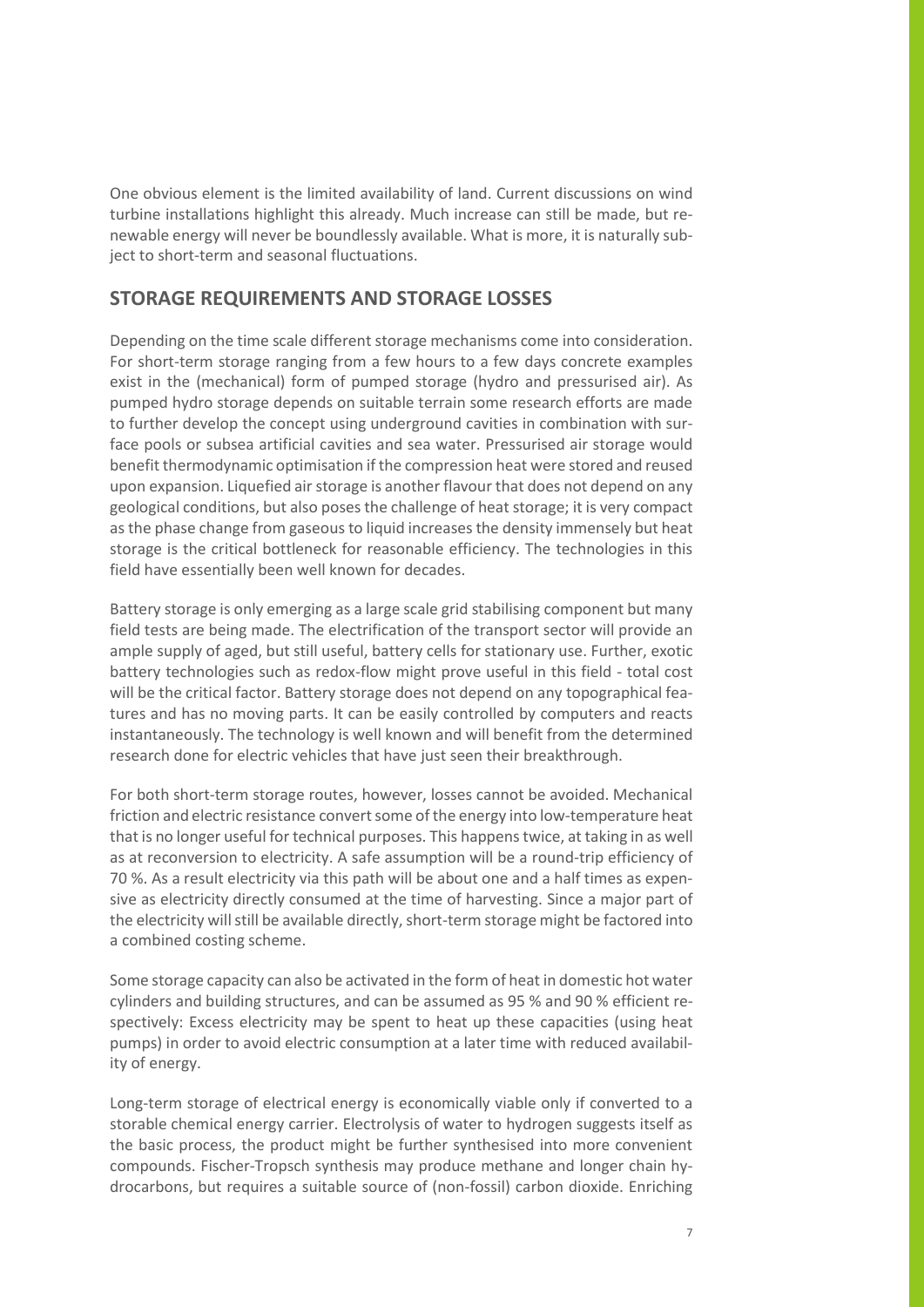atmospheric carbon dioxide (from ~0.04 % of the earth's atmosphere) requires much energy, harvesting it from the flue gases of burning biomass might lay the ground for a carbon recycling value chain in the future. Methane is the main constituent of natural gas and therefore may be directly fed into the existing infrastructure for storage, distribution and conversion. Methanol is another derivate that adds the advantage of being liquid at normal conditions, but also requires carbon dioxide. A way out of the ligand scarcity is the synthesis of ammonia, using nitrogen that presents 78 % of the earth's atmosphere and hence is very easy to obtain. Ammonia synthesis is a well-known, large scale industrial process (Haber-Bosch process) and ammonia may be stored at comparatively low pressure in liquid form, similar to liquefied petroleum gas (LPG) today. Direct, electrolytic ammonia synthesis from water and air is also possible and may offer improved efficiency in the future. Another advantage over methane is that ammonia has no global warming potential. The important downsides, however, are its toxicity and caustic/corrosive properties.

Assuming a conversion efficiency of 57 % for the conversion of electricity into methane is realistic. The re-conversion from gas into electricity in a CCTG plant may be modelled with an efficiency of 55 %. Electricity consumed via the seasonal storage therefore has an overall efficiency of *only approx. 31 %.* Finally, 5 % distribution losses must be considered for electricity transmission via the electrical grid. As a result electricity via this path will be about four times as expensive as electricity directly consumed at the time of harvesting, which might be beyond the limits of a combined costing scheme and be handed down to customers.

This brings back the two demands of the future energy system:

- 1. Use little energy in the winter.
- 2. Use little power in the winter.

Reducing the systematic winter energy supply gap by increased energy efficiency is a vital building block for an economically viable energy system based on 100 % RE.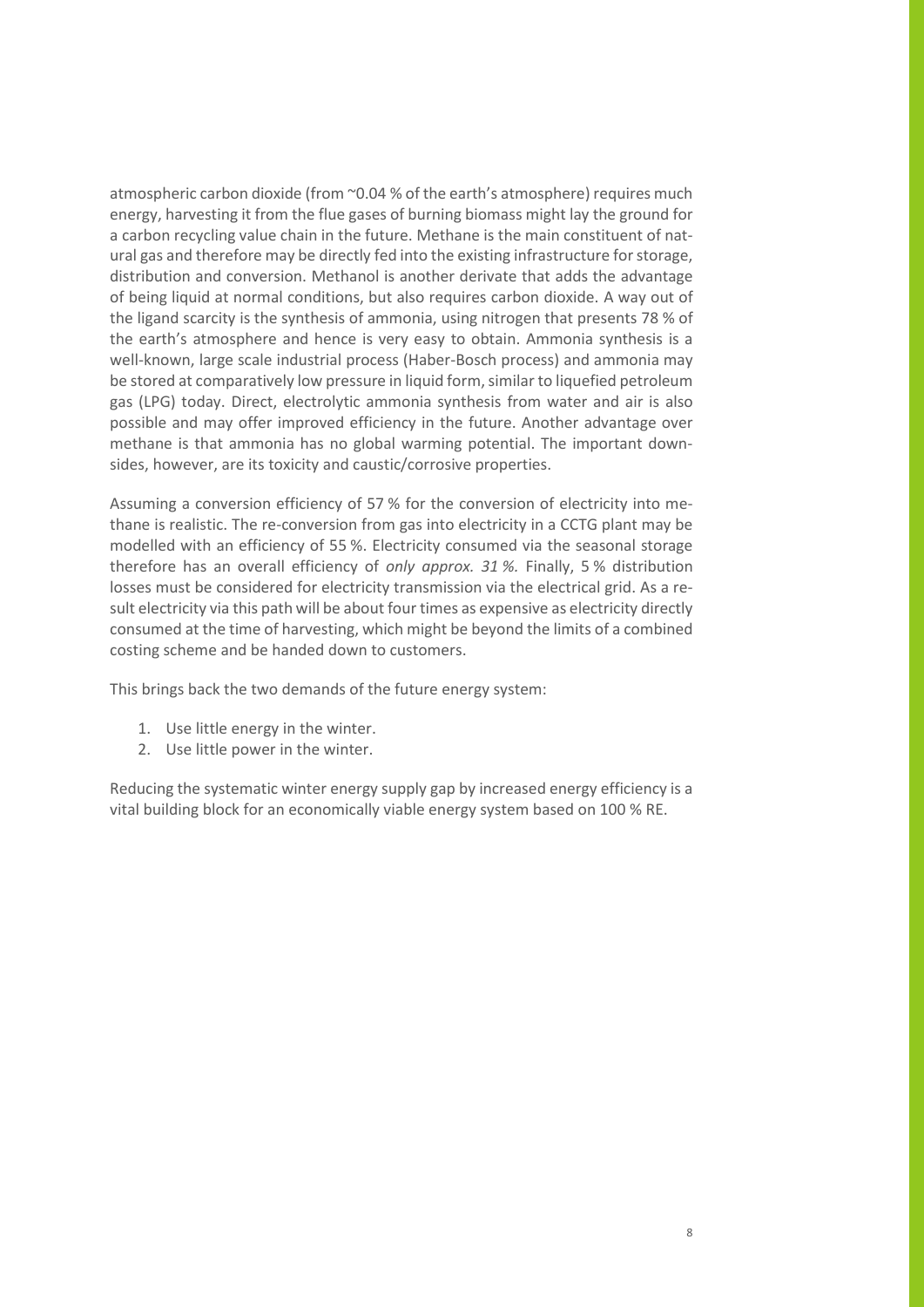# **PRIMARY ENERGY RENEWABLE**

Different application sectors for energy in buildings have different temporal characteristics: Domestic hot water and plug loads will not differ very much over the course of the year, but heating and cooling/dehumidification are only seasonal in Europe. The regional climate determines the availability of renewable energy from wind and PV (and, to a lesser amount, the availability of hydropower) over time. It follows that any suitable rating system must take the temporal correlation of availability and demand into account, distinctly for each application sector and tied to the relevant local climate conditions. This has been modelled at the Passive House Institute comprehensively for locations worldwide.



Figure 1: Sankey diagram of a future electrical power system based on all-renewable input from various sources, with short-term and long-term storage processes and associated losses

The modelled interaction of RES and energy demand in buildings yields factors greater than one that comprise all extra energy requirements to cover any losses in storage processes in order to meet the load curve of the respective sector. These application-specific factors that describe the incurred losses along the energy path from generation to storage and, finally, usage do not differ dramatically over fairly large areas. They can, for example, be unified for large regions and often even on a national level. The following table gives the Primary Energy Renewable (PER) factors for electricity in the outPHit partner countries.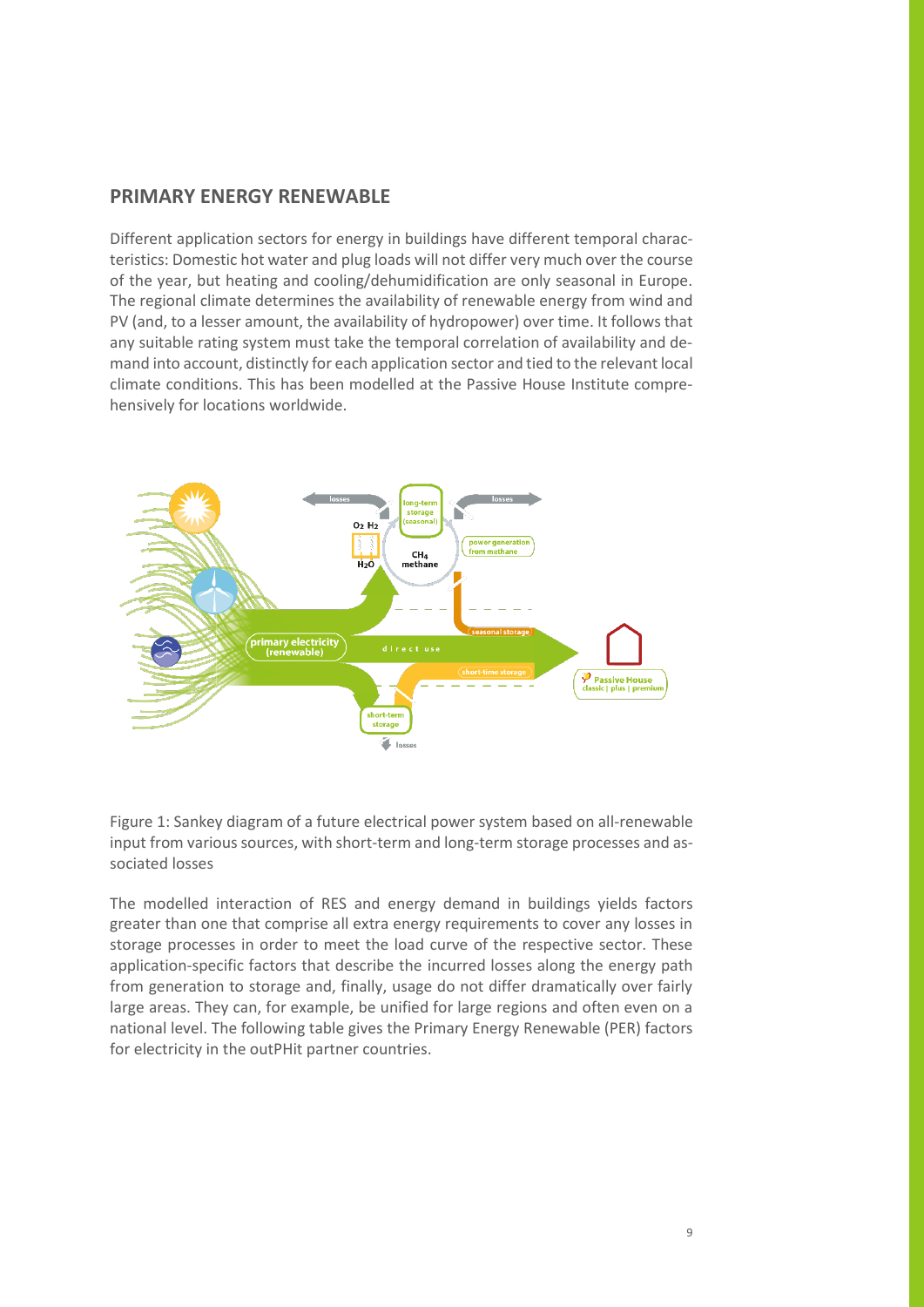| <b>PER factors for elec-</b><br>tricity in the EU<br>[kWh/kWh] | <b>AT</b> | <b>BG</b> | <b>DE</b> | <b>ES</b> | <b>FR</b> | <b>GR</b> |
|----------------------------------------------------------------|-----------|-----------|-----------|-----------|-----------|-----------|
| General electricity                                            | 1.30      | 1.30      | 1.30      | 1.30      | 1.25      | 1.25      |
| Domestic hot water                                             | 1.30      | 1.30      | 1.30      | 1.30      | 1.30      | 1.25      |
| Space heating                                                  | 1.80      | 1.70      | 1.80      | 1.70      | 1.70      | 1.75      |
| Space cooling                                                  | 1.10      | 1.10      | 1.10      | 1.10      | 1.05      | 1.25      |
| Dehumidification                                               | 1.15      | 1.10      | 1.15      | 1.10      | 1.25      | 1.70      |

Table 1: Primary Energy Renewable (PER) factors for various electricity uses in the outPHit partner countries illustrate regional differences in Europe.

Obviously the largest factor is always related to heating, since the systematic gap of available RE and space heating demand must be covered from seasonal storage processes to a relatively large extent. Much more energy must be harvested in the summer to finally provide one unit energy for heating in the winter. For cooling the correlation of production and consumption is better, as PV yields are maximal in the summer and can easily cover cooling demand, with minimal storage for night times or cloudy days.

The PER system takes the critical effects on the grid level into account and provides a framework that steers today's design choices into the right direction. Together with an appropriate building standard, such as EnerPHit, that brings about stringent energy efficiency targets in combination with a PER limit, an optimal combination can be achieved.

Assuming the real grid to be transformed to 100 % RE over time, the buildings so rated will automatically also meet the zero fossil carbon emissions target which makes it largely dispensable on the level of an individual building.

The concept of the PER factors to rate energy use also already points to a sensible zero energy rating approach: A "net zero energy" building will provide as much energy as it consumes, taking into account all the energy system losses along the way in the form of PER factors.

But there was another objection: to not artificially favour low density structures. RES integration in buildings usually is PV panels on the roof. A large apartment block has much less roof are per unit living area than a bungalow. It is fair to demand to exploit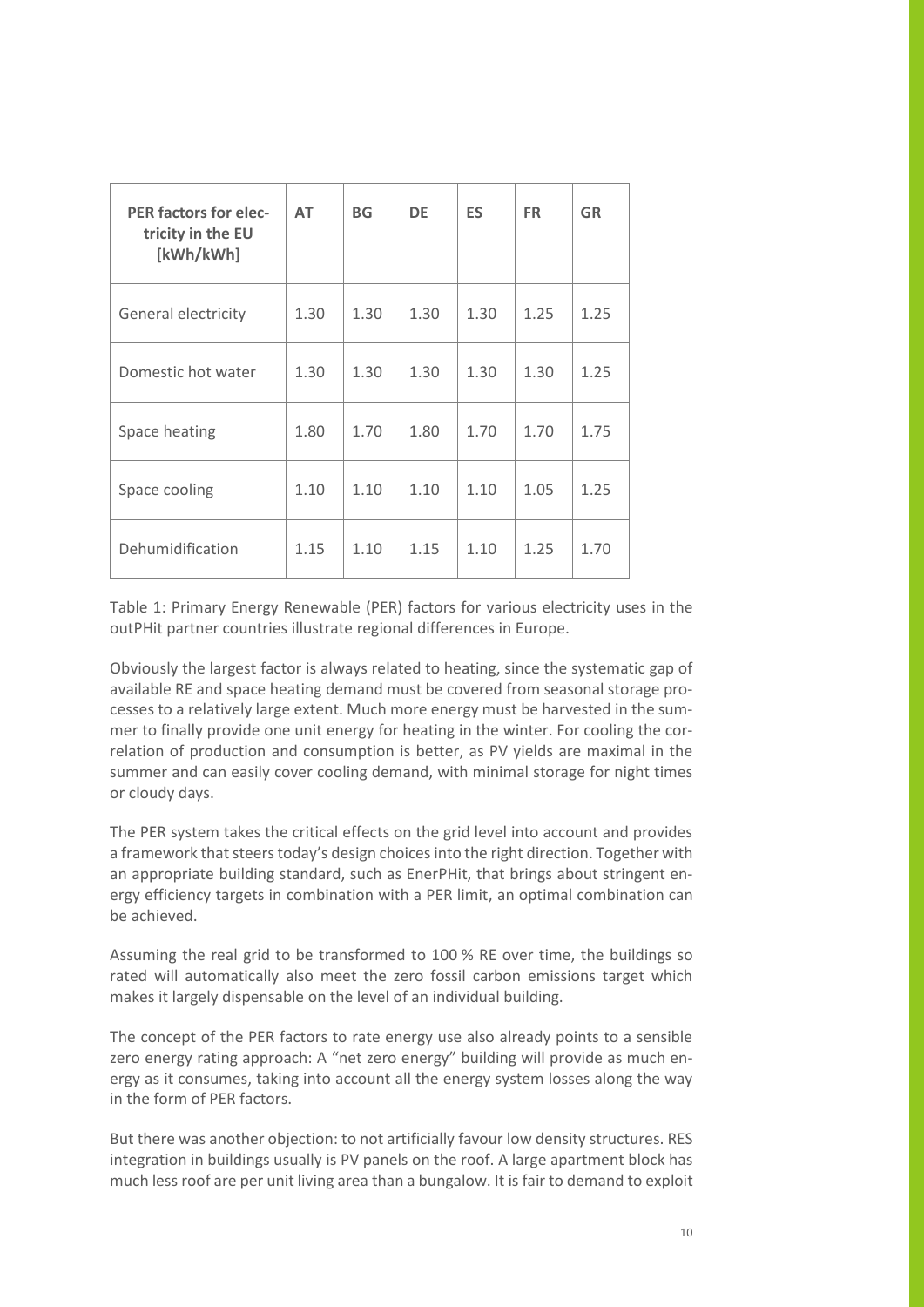the PV potential of any building, but it is also fair to acknowledge the less resource intensive living in large structures. Therefore, it makes sense to relate the PV yield to the footprint of the building, regardless of the height or volume or number of apartments. The footprint is intensely correlated with the available roof area for PV and can therefore present a readily available and sensible reference for the implemented PV capacity.



Figure 2: Rating PV implementation relative to the building footprint. In both situations the same useful space is provided. They differ in the space for the energy production, but have the same relation of energy production to building footprint, so the footprint-specific PER generation is identical. Assuming they have the same energy demands, their PER assessments will be the same.

It makes little sense but brings about the risk of expensive artefacts to stipulate more building integrated RES than can reasonably be implemented on the roof, particularly in the refurbishment context. If additional potential on facades is also accessible with little extra effort such can be incentivised with a "plus" or "premium" rating.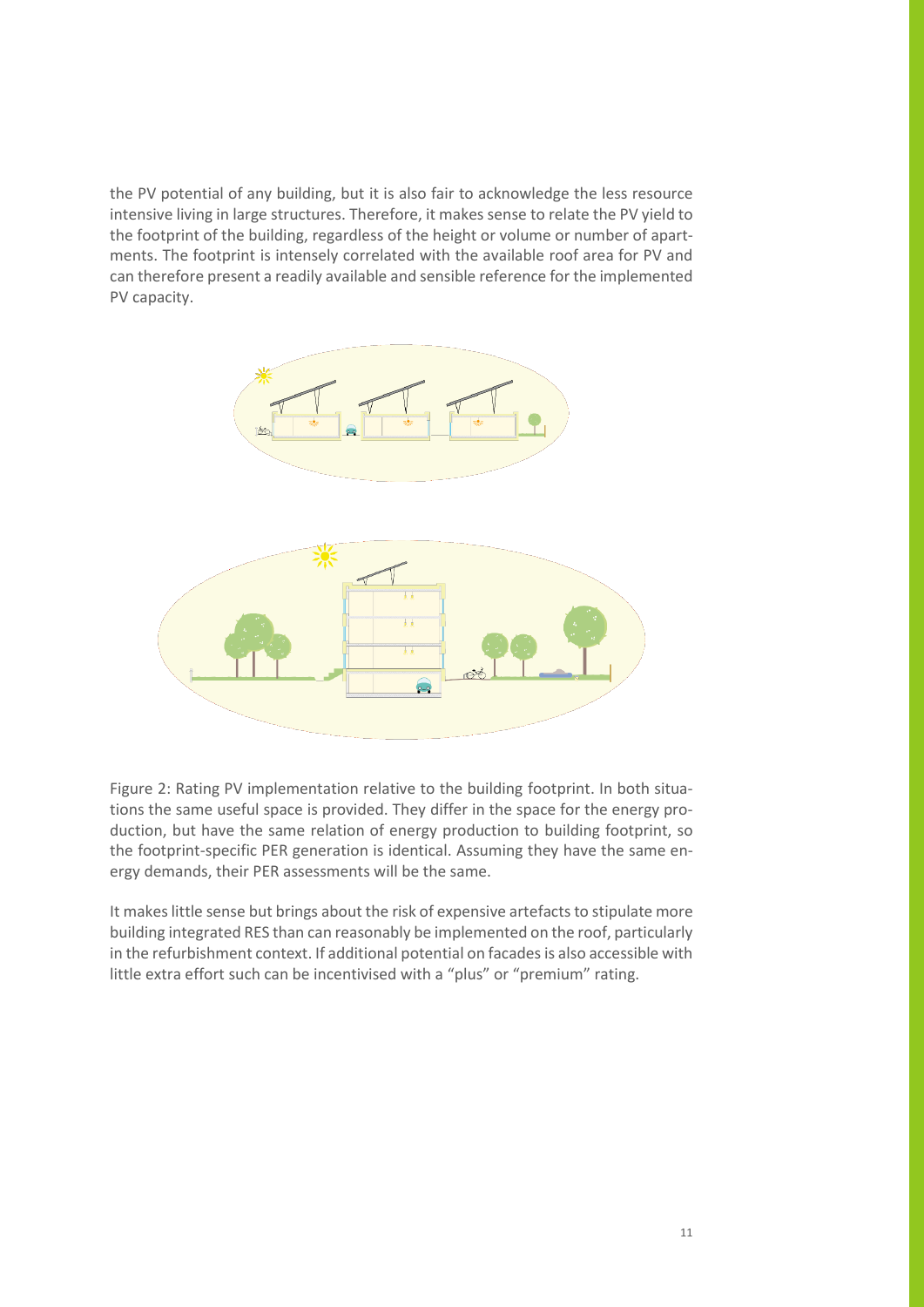

Figure 3: PER rating of energy efficient buildings, taking RE yields into account. Both energy efficiency and RE harvest are optimised in their own right. The same scheme applies to the EnerPHit refurbishment standard used in outPHit.

# **CONCLUSION**

The Passive House and EnerPHit efficiency-oriented building standards combined with the PER rating approach for demand and RES yield in relation to the building footprint overcomes the weaknesses of other net zero carbon and net zero energy rating schemes.

Energy demand in the critical winter period is minimised in the first place. Also the peak power requirement for space heating in such buildings is minimised, due to the very good thermal insulation and high time constant. The demands for seasonal storage capacity and for re-conversion installed power are both minimised.

Buildings designed and rated against this framework will perform perfectly within an all-renewable energy system of the future and contribute to reducing the burden on the power grid already today.

Fossil carbon emissions are minimised instantly as much less energy is consumed. With the transition of the energy system towards 100 % RES a zero carbon status will be achieved.

The procedures are easy to handle by designers, simple rating factors take up existing schemes based on non-renewable primary energy factors.

An adequate yardstick for the RES implementation on site is available, with reference made to the footprint of the building. The scheme does not incentivise, but also not penalise, low density forms of living.

Newly installed RES as per the "plus" or "premium" building class requirements will instantly contribute to the energy transition as far as feasible on-site.